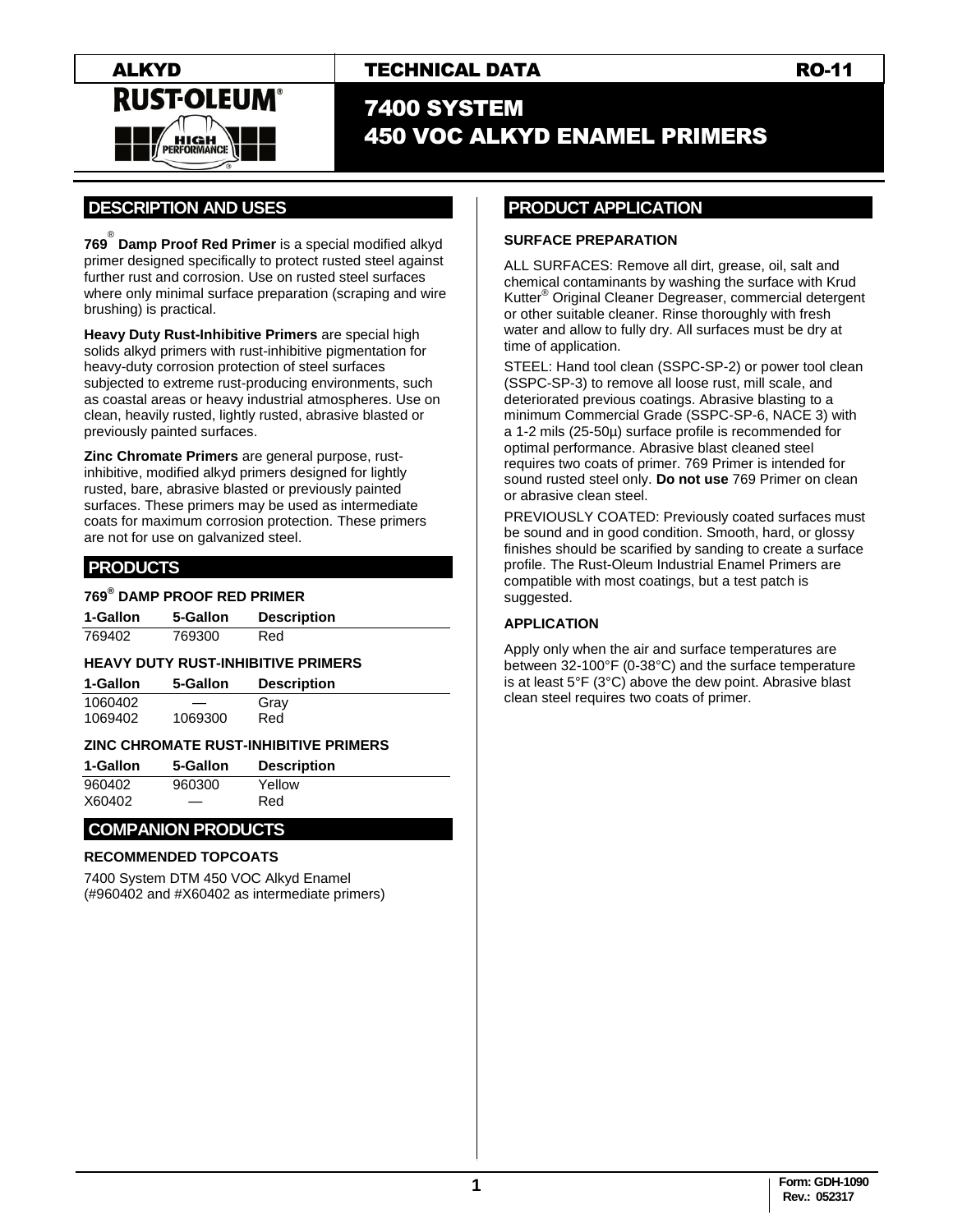**RUST-OLEUM** 

# TECHNICAL DATA

# **FOR 1400 SYSTEM 450 VOC ALKYD ENAMEL PRIMERS**

# **PRODUCT APPLICATION (cont.)**

### **EQUIPMENT RECOMMENDATIONS**

BRUSH: Use a good quality natural or synthetic bristle brush.

ROLLER: Use a good quality natural or synthetic cover. AIR-ATOMIZED SPRAY:

| <b>Fluid Tip</b>        | <b>Fluid Delivery</b> | Atomizing<br><b>Pressure</b> |
|-------------------------|-----------------------|------------------------------|
| 0.055-0.070             | 10-16 oz./min.        | 25-60 psi                    |
| 0.055-0.070             |                       | 25-60 psi                    |
| HVLP (var.) 0.043-0.070 |                       | 10 psi at the tip            |
|                         |                       | 8-10 oz./min.                |

#### AIRLESS SPRAY:

| <b>Fluid Pressure</b> | <b>Fluid Tip</b> | <b>Filter Mesh</b> |
|-----------------------|------------------|--------------------|
| 1600-2400 psi         | 0.013-0.017      | 100                |

#### **THINNING**

BRUSH/ROLLER: 333 Thinner: Normally not required. Use 5-10% if needed (approximately ½ pint per gallon).

AIR ATOMIZED SPRAY: 333 Thinner: Use 10-20% or as needed (approximately 1½ pints per gallon).

AIRLESS SPRAY: 333 Thinner: Thinning normally not required. Use 5-10% if needed (approximately ½ pint per gallon).

#### **CLEAN UP**

633402 Thinner or mineral spirits.

## **PERFORMANCE CHARACTERISTICS .**

#### **SYSTEM TESTED**

Primer: 769 Damp Proof Red Primer Topcoat: N/A

#### **PENCIL HARDNESS**

METHOD: ASTM D3363, 30 days RESULT: 5B

#### **CONICAL FLEXIBILITY**

METHOD: ASTM D522 RESULT: 10.8% elongation

#### **IMPACT RESISTANCE (direct/reverse)**

METHOD: ASTM D2794 RESULT: 106 inch lbs. / 60 inch lbs.

#### **TABER ABRASION**

METHOD: ASTM D4060, CS10 wheel, 1000 cycles, 500 load. RESULT: 67 mg loss

For chemical and corrosion resistance, see page 4 of the Rust-Oleum Industrial Brands Catalog (Form #275585).